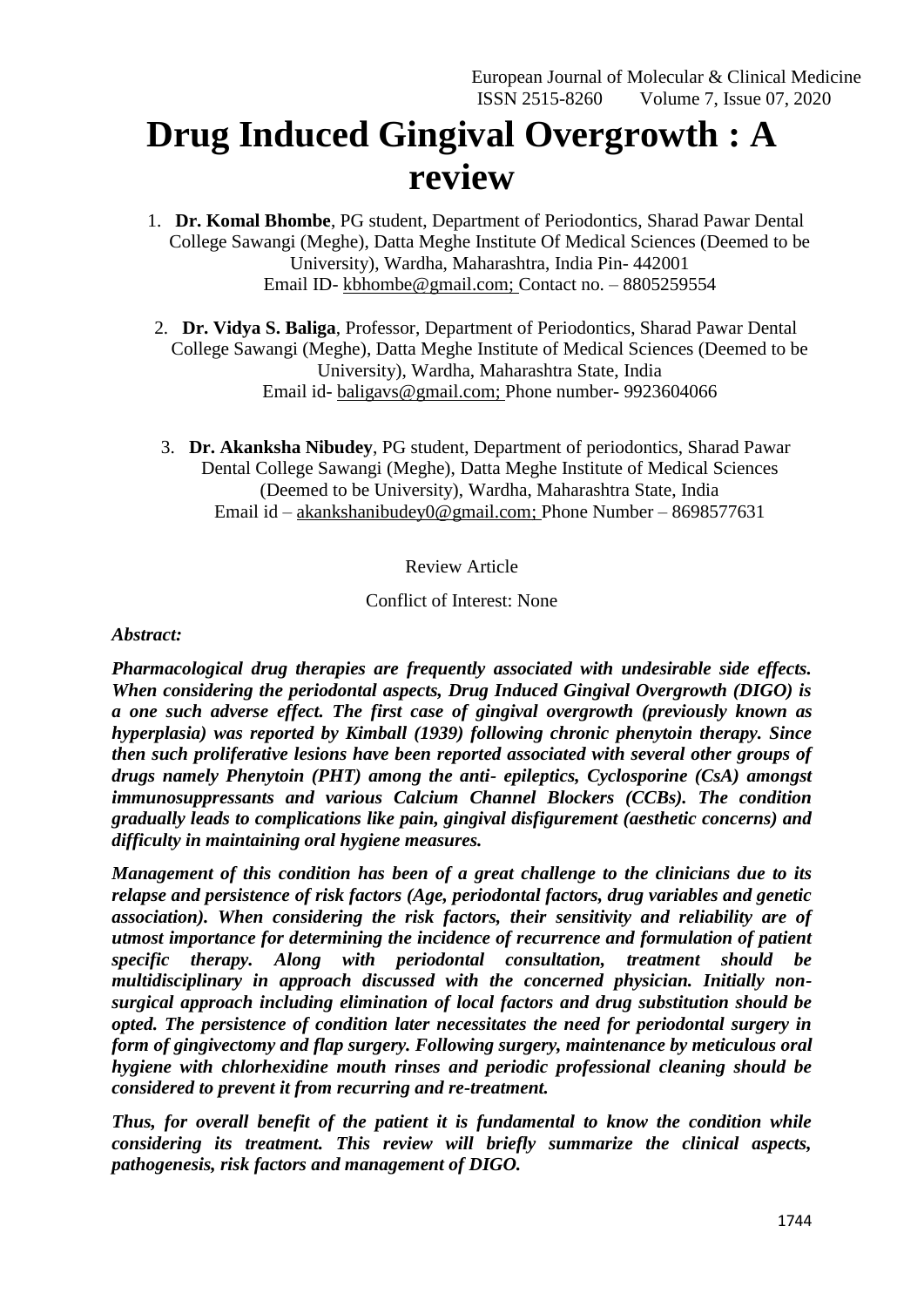## *Keywords: Gingival, Overgrowth, drug-induced*

## **INTRODUCTION:**

The terms "Gingival Enlargement"and/or "Gingival Overgrowth"areusually preferred for most of the drug - associated conditions as these terminologies avoid fallacious connotations of previously used terms, such as "Hypertrophic Gingivitis" or "gingival hyperplasia". Druginduced gingival overgrowth had first been documented by Kimball et al in 1939, associatedwith prolonged use of Phenytoin which is an anti-epileptic medication. Numerous medications have now been specifically reported to cause this lesion, especially cyclosporine and specific calcium channel blockers including Dihydropyridines, verapamil and diltiazem.<sup>1,2</sup>Drug-induced gingival overgrowth typically occurs during the initial 3 months afterbeginningthe treatment and starts as an overgrowthin the interdental papilla.<sup>3</sup>(Table 1 summarizes various drugs causing gingival overgrowth)

Gingival Enlargement is marked bythe collection of extracellular matrix in the gingival connective tissue.<sup>4</sup>Moreover, it has also been linked with various other factors comprising of systemic inflammation, unfavourable drug reactions and cardiovascular diseases.<sup>5</sup> As the gingival overgrowthprogresses, it begins to affect the daily oral hygiene procedures and might cause interference with masticatory function. It progressively becomes a source of pain and often leadstodisfiguration of gingival tissue.

Consideringmanagement point of view,the clinician should also be concernedwith other issues that arise with gingival enlargement as it may pose a problem in plaque control, mastication, might alter tooth eruption, interference with speech and raise aesthetic concerns. 6 This review briefly focuses on various drugs inducing gingival enlargement, proposed theories of pathogenesis, risk factors and its management.

| Table 1. VARIOUS DRUGS KNOWN TO CAUSE GINGIVAL ENLARGEMENT |                             |                   |  |
|------------------------------------------------------------|-----------------------------|-------------------|--|
| <b>CATEGORY</b>                                            | <b>DRUGS</b>                | <b>PREVALENCE</b> |  |
| <b>ANTI-EPILEPTICS</b>                                     |                             | 50%               |  |
| <b>First Generation</b>                                    | Phenytoin                   |                   |  |
|                                                            | Phenobarbital               |                   |  |
|                                                            | (Phenobarbitone)            |                   |  |
| <b>Second Generation</b>                                   | Carbamazepine               |                   |  |
|                                                            | Valproic<br>acid<br>(Sodium |                   |  |
|                                                            | Valproate)                  |                   |  |
| <b>Third Generation</b>                                    | Gabapentin                  |                   |  |
|                                                            | Lamotrigine                 |                   |  |
|                                                            | Vigabatrin                  |                   |  |
| <b>CALCIUM CHANNEL BLOCKERS</b>                            |                             |                   |  |
| <b>Dihydropyridines</b>                                    | Amlodipine,                 |                   |  |
|                                                            | Nifedipine,<br>$6 - 15%$    |                   |  |
|                                                            | Felodipine,                 |                   |  |
|                                                            | Isradipine,                 |                   |  |
|                                                            | Lacidipine,                 |                   |  |
|                                                            | Lercanidipine               |                   |  |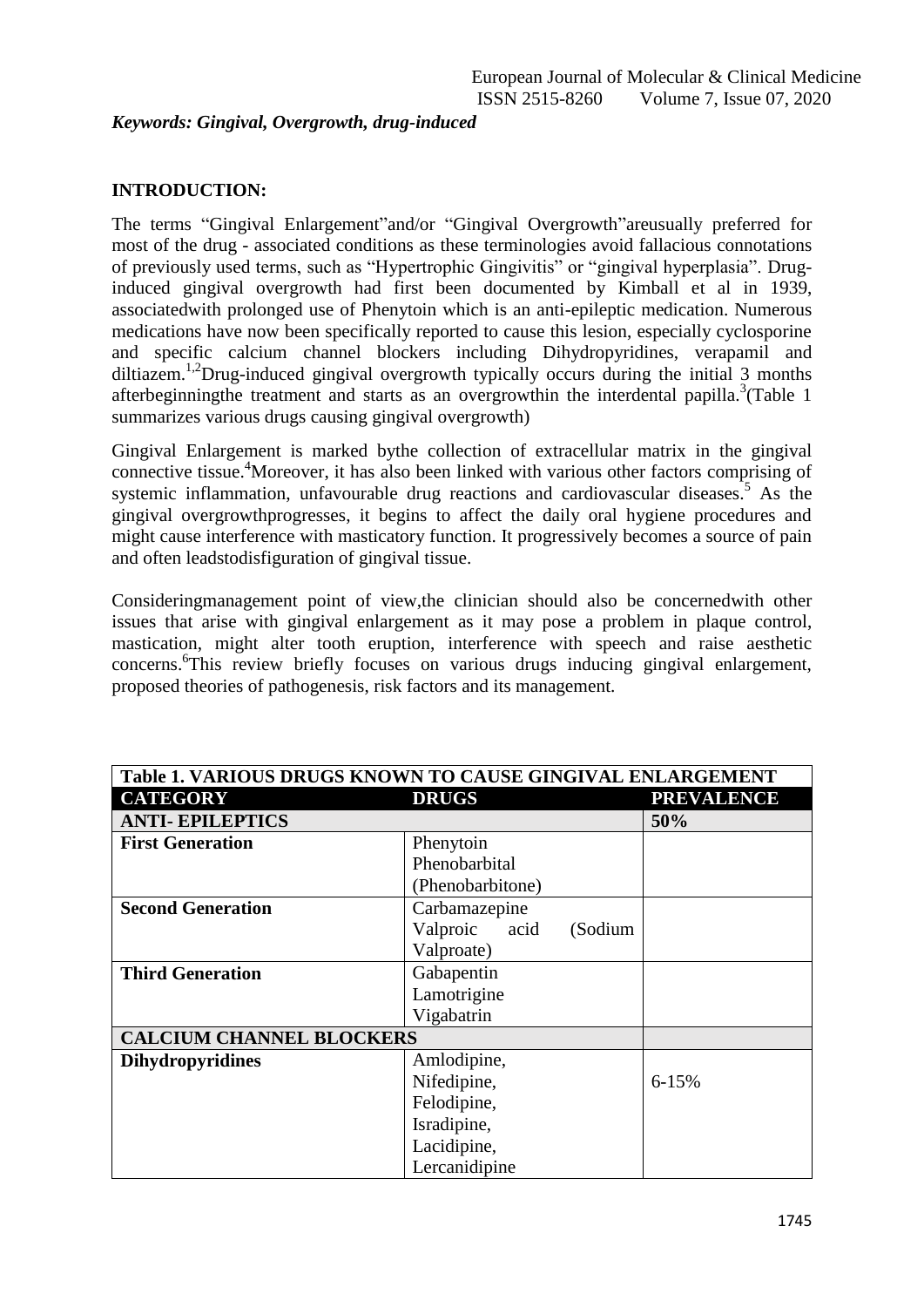| Phenylalkalaminederivatives      | Verapamil     | $\leq 5$          |
|----------------------------------|---------------|-------------------|
| <b>Benzothiazine derivatives</b> | Diltiazem     | $5 - 20%$         |
| <b>IMMUNOSUPPRESSANTS</b>        | Cyclosporines | Adults: 25-30%    |
|                                  |               | Children: $>70\%$ |
| <b>MISCELLANEOUS</b>             | Erythromycin  |                   |
|                                  | Sertraline    |                   |
|                                  | Azithromycin  |                   |

## **I. Anticonvulsants:**

Phenytoin was clinically brought into use by Merritt &Putnam in 1938 and since then it has been used in patients with epilepsy**. 7** PHT has been the drug of choice for management of grand mal, temporal lobe, as well as psychomotor epilepsy.<sup>8</sup>Reports relating phenytoin to gingival overgrowth received attention within one year of its initial clinical application.<sup>9</sup>

Phenytoin is concentrated in saliva. However, there is no evidence as to whether the extent of the overgrowth is linked to phenytoin concentrations in plasma or saliva. Number of tissue culture studiessuggest that phenytoin leads toproliferation offibroblast-like cells as well as theepithelium with increased production of GAGs (sulfated glycosaminoglycans) in vitro. PHT may cause a reduced collagen degradation.<sup>10</sup>The exactmechanism of PHTassociatedgingival overgrowthhas not beenidentified, but some evidences link it to a direct impact on particular, genetically predetermined sub populations of fibroblasts, collagenaseinactivation, and bacterial plaque associated inflammation.The clinical as well as histological features of three major drug groups are listed in table 2.

Other hydantoins that are known to produceovergrowthof gingiva includeethotoin and mephenytoin. While, other anticonvulsants having same side effect are the succinimidesand valproic acid but the incidence is very low. Vigabatrin is a comparatively new antiepileptic drug that has reported to cause gingival enlargement.<sup>11</sup>In case of Valproic acid, overgrowth was noted 18 months after beginningthe therapy of *600 mg/day* and receded within 3 months of discontinuing the treatment.While evidence suggests that a minimal concentration or dosesof phenytoinare required for manifestation of gingivalovergrowth, its incidence and severity are notdirectly associated to the pharmacodynamic parameters of the therapeutic agent. Even the subtherapeutic concentrations ofPHT in serum have known to be relatedto gingival enlargement. $^{12}$ 

#### **II. Immunosuppressants:**

Cyclosporine is aeffective immunosuppressive agent that is used in preventing rejection in organ transplant cases. Cyclosporin A has shownto repress humoral immunity (involving B lymphocytes); and to a larger extent, the cell-mediated immunity (involving T lymphocytes) thus used in cases ofrejection of allograft, delayed hypersensitivity reactions, graft-versushostdisease as well as autoimmune diseases.<sup>13</sup>

Gingival enlargement is more in individuals who are medicated with cyclosporine along withcalcium channel blockers.The microscopic analysis of several plasma cells shows the inclusion of an abundant extracellular amorphous material indicating that enlargement is a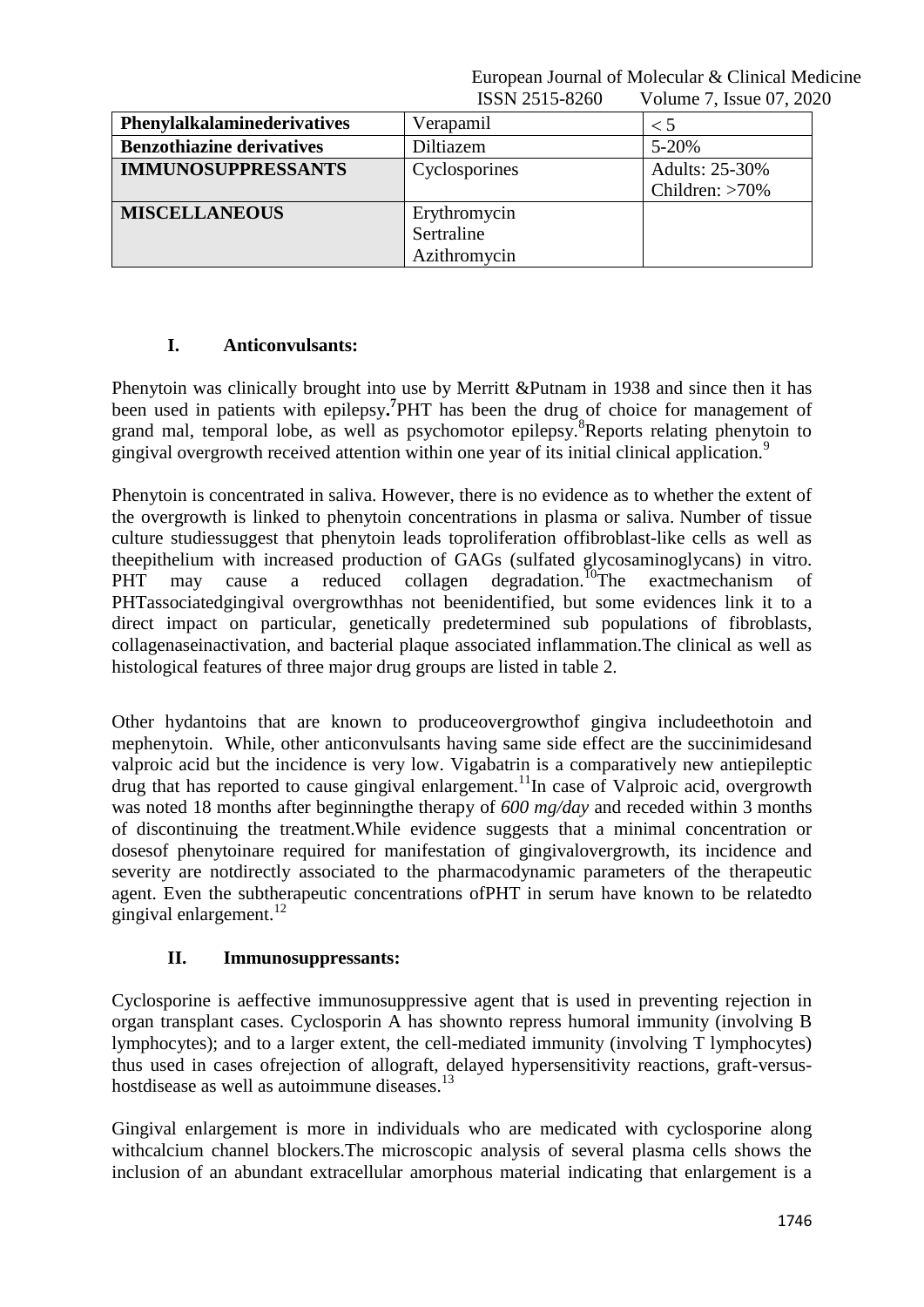hypersensitivity reaction to cyclosporine. Another immunosuppressive drug, tacrolimus, has been used successfully, where results are somewhat less extreme in terms of hypertension, hypertrichosis, and gingival overgrowth.

Cyclosporin A can bedeliveredorally or intravenously, and the doses *greater than 500 mg/day*  have been noted to cause gingival enlargement. <sup>7</sup>While it seems that some individualshave increasedsusceptibility to gingival overgrowth, their relation to drug dosage as well as serum concentration is controversial. Whole salivary of Cs are greater in individuals taking the drug in liquid form relative to the tablet form, but the salivary levels are poorly associated with blood concentrations. Gingival enlargement is known to occurwithin 3 months inindividuals taking Cs.

## **III. Calcium Channel Blockers:**

The extensive usage of calcium channel blockersstarted in the 1980s. these are the drugs formulated for treating cardiovascular conditions.The first report in scientific literature related to occurrence of calcium channel blocker associated (nefidipine) gingival overgrowthwas put forward by Ramon et al in 1984 and soon it was also identified with verapamil as well as diltiazem usage.Amongst the CCBs, Nifedipine has been most frequently involveddrug but Amlodipine appears to be accountablefor more severe GEs.<sup>14</sup>

GEs with treatment by CCB mostly appears after 2 to 15 months.<sup>15</sup>Nifedipine is known to be used along with cyclosporine in kidney transplant recipients, and the combination of both drugs results ininducing larger enlargements. Amlodipine induced overgrowthsgenerally occurs under the initial 3 months of beginning the drug therapy at a dose of 10 mg/day*.*  Although handful of cases of overgrowth have been reported, with low doses of amlodipine (5 mg) regimefor a period of 6 months.

| <b>GINGICAL OVERGROWTH (MARSHALL 2008)</b> |                                                                                                                                                    |                                                                                                                                                                                                          |  |
|--------------------------------------------|----------------------------------------------------------------------------------------------------------------------------------------------------|----------------------------------------------------------------------------------------------------------------------------------------------------------------------------------------------------------|--|
| <b>DRUG</b>                                | <b>CLINICAL FEATURES</b>                                                                                                                           | <b>HISTOLOGICAL FEATURES</b>                                                                                                                                                                             |  |
| <b>Anticonvulsants</b>                     | Initially it begins as adiffuse<br>swelling in the interdental<br>papillae that later enlarge<br>and mergedisplaying<br>a<br>nodular presentation. | epithelium<br>The<br>$\bullet$<br>displays variable grades<br>of<br>acanthosis along with elongated<br>rete pegs that tend to possess<br>divided ends.<br>There also<br>appears<br>be<br>$\bullet$<br>to |  |
|                                            |                                                                                                                                                    | decreased innervation density in<br>overgrown gingiva.                                                                                                                                                   |  |
|                                            |                                                                                                                                                    | Striking<br>feature: Connective<br>$\bullet$<br>tissue component consisting of<br>proliferated fibroblasts<br>with<br>increased amount of collagen.                                                      |  |
| <b>Immunosuppressants</b>                  | Clinically indistinguishable<br>relatedto<br>from<br>that<br>Phenytoin.                                                                            | The lesion is primarily connective.<br>$\bullet$<br>tissue with a Para keratinized<br>epithelium of variable thickness<br>and deeply penetrating epithelial                                              |  |

# **Table 2. CLINICAL AND HISTOLOGICAL FEATURES OF MAJOR DRUGS CAUSING**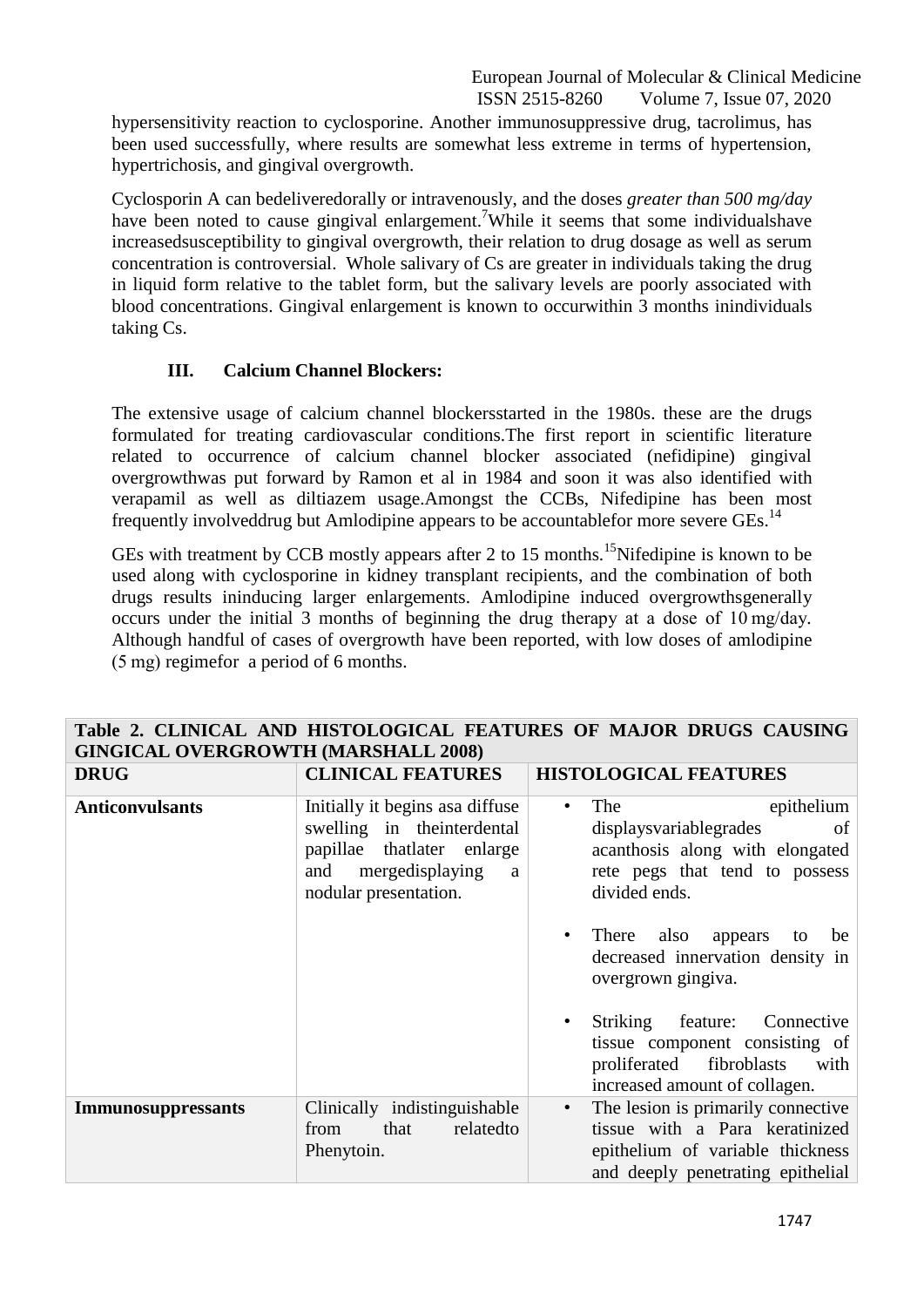|                | European Journal of Molecular & Clinical Medicine |
|----------------|---------------------------------------------------|
| ISSN 2515-8260 | Volume 7, Issue 07, 2020                          |

|                                 | Common<br>anterior<br>in<br>segment and labial surfaces<br>of teeth.<br>Generally<br>confined<br>toattached gingiva but may<br>extend<br>coronally<br>causing interreference in<br>occlusion, mastication<br><b>as</b><br>well as speech. | ridges.<br>The connective tissue is greatly<br>$\bullet$<br>vascularized with focal collection<br>of inflammatory cells.<br>The fibroblasts of Cyclosporin<br>overgrowth show ultrastructural<br>features of protein synthesis and<br>secretion<br>resemble<br>and<br>Myofibroblasts.<br>Inflammatory infiltrates vary, and<br>$\bullet$<br>sometimes are dominated<br>by |
|---------------------------------|-------------------------------------------------------------------------------------------------------------------------------------------------------------------------------------------------------------------------------------------|---------------------------------------------------------------------------------------------------------------------------------------------------------------------------------------------------------------------------------------------------------------------------------------------------------------------------------------------------------------------------|
|                                 |                                                                                                                                                                                                                                           | indicative<br>plasma cells<br>of<br>neoplastic process, however no<br>such abnormalities are seen.                                                                                                                                                                                                                                                                        |
| <b>Calcium Channel Blockers</b> | Similar to Cs<br>and PHT<br>overgrowth.                                                                                                                                                                                                   | Within<br>lamina<br>propria<br>light<br>$\bullet$<br>reaction<br>inflammatory<br>is<br>composed mostly of plasma cells,<br>while fibroblasts are prominent<br>with welldeveloped RER and<br>contain membrane lined structures<br>assumed to be secretory granules.                                                                                                        |

#### **PATHOGENESIS:**

Three very diverse groups of pharmacological agents are linkedto the manifestation of gingival enlargement in the susceptible population. These agents being anticonvulsants, immunosuppressants and calcium channel blockers. Various mechanisms pertaining to their pathogenesis have been proposed but the exact mechanism has still not been figured out. Various proposed mechanisms are summarized in the table 3.

| <b>Table 3. PATHOGENESIS OF DRUG INDUCED GINGIVAL OVERGROWTH</b> |                                                                                                                                                     |  |
|------------------------------------------------------------------|-----------------------------------------------------------------------------------------------------------------------------------------------------|--|
| <b>(BROWN 1991)</b>                                              |                                                                                                                                                     |  |
| <b>HYPOTHESIS</b>                                                | <b>CONCLUSIONS</b>                                                                                                                                  |  |
| Inflammation from bacterial                                      | Aninflammatory bacterial component is essential for appearance                                                                                      |  |
| plaque                                                           | of the adverse effects of the drugs.                                                                                                                |  |
|                                                                  | Oral prophylaxis and "good" oral hygiene can aid inreduction<br>and prevention of the expression of DIGH                                            |  |
| Increased production of gags                                     | Increase in accumulation of GAGs (sulfatedglycosaminoglycans)<br>have been investigated from PHT-induced hyperplastic<br>humangingival fibroblasts. |  |
|                                                                  | However, as aprimary rationale for DIGO this hypothesis is<br>conflicting due to the heterogeneity among the gingival<br>fibroblast.                |  |
| Immunoglobulins                                                  | Immunoglobulins might be anindicator rather than a causative in                                                                                     |  |
|                                                                  | local cellular immune responsestaking place within the gingival                                                                                     |  |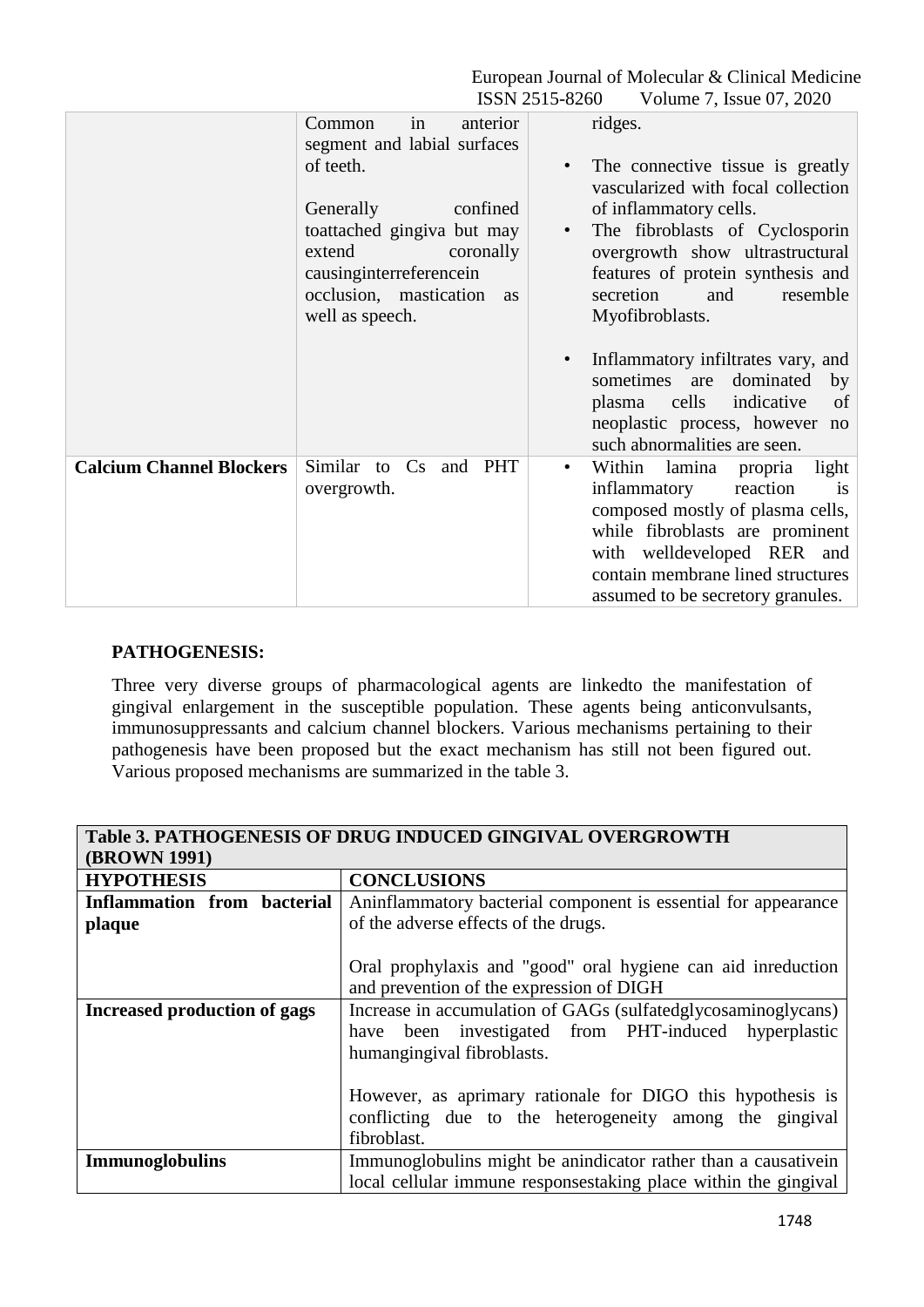|                                              | tissuethrough the course of periodontal disease.                               |  |
|----------------------------------------------|--------------------------------------------------------------------------------|--|
| <b>Phenotypical differences</b>              | Genetic heterogeneity may exist along several parameters.                      |  |
| Within gingival fibroblasts                  | Differences in receptor binding affinity, cellular ion flux, cellular          |  |
|                                              | turnover rate, and cellular GAG, protein, collagenase and                      |  |
|                                              | collagen production capacity are all possibilities in inducing                 |  |
|                                              | gingival hyperplasia.                                                          |  |
| <b>Epidermal</b><br>growth<br>factor         | It EGF stimulates collagen synthesis in gingival fibroblasts                   |  |
| (EGF)                                        |                                                                                |  |
| Pharmacokinetics and tissue-                 | Anincreased concentration of PHT in the salivaryglands was                     |  |
| binding                                      | reported.                                                                      |  |
|                                              | CONRAD et al. affirmed a significant correlation between PHT                   |  |
|                                              | content of saliva and the manifestation of GH.                                 |  |
| <b>Collagenase activation</b>                | HASSELL observed that PHT induced overgrowth was                               |  |
|                                              | associated with decreased collagenase activity. There is a                     |  |
|                                              | substantial correlation among production of inactive collagenase               |  |
|                                              | and the responding fibroblasts (fibroblasts producing more                     |  |
|                                              | connective tissue than normal after exposure to PHT).                          |  |
| fibroblast<br><b>of</b><br><b>Disruption</b> | There is asimilarity in the actions of PHT, CsA and calcium                    |  |
| cellular Na <sup>+</sup> /                   | channel blocking drugs.                                                        |  |
| $Ca^{2+}$ flux                               |                                                                                |  |
|                                              | It was proposed that these drugs may influence $Ca^2 + /Na + flux$ .           |  |
|                                              | Concluding that there is anassociationamong PHT changes in                     |  |
|                                              | calcium ions in gingival fibroblasts and that this relationrequited            |  |
|                                              | with the<br>clinical manifestation of DIGO.                                    |  |
| Folate acid uptake                           | It was Proposed that DIGO might be secondary to localized Folic                |  |
|                                              | Acid deficiency.                                                               |  |
|                                              |                                                                                |  |
|                                              | Arya et al (2011) determined systemic Folic Acid administration                |  |
|                                              | at the beginning of PHT treatment on adolescent individuals and                |  |
|                                              | identified that Folic Acid was greatlyrelated with the preclusion              |  |
|                                              | of gingival overgrowth.                                                        |  |
| <b>Matrix metalloproteinases</b>             | Kato et al (2005) concluded that PHT causes impairment in                      |  |
|                                              | collagen degradation by MMPs/TIMP-1 during a particular                        |  |
|                                              | cellular signalling pathwaysand nuclear factor kappaB, perhaps                 |  |
|                                              | leading to collection of collagen, resulting subsequently in                   |  |
|                                              | Gingival Overgrowth.                                                           |  |
| combination<br>hypothesis/<br>$\mathbf{A}$   | In this particular hypothesis, inflammatory bacterial component                |  |
| Unifying<br>hypothesis/                      | (plaque), FA (folic acid), Na+/Ca <sup>2+</sup> flux, along with activation of |  |
| <b>Biochemical Pathway</b>                   | collagenase is involved:                                                       |  |
|                                              | In justification, these<br>3elements<br>needed for drug-<br>are                |  |
|                                              | associatedgingival overgrowth:                                                 |  |
|                                              | A. Drug (including phenytoin/cyclosporine/nifedipine etc)                      |  |
|                                              | B. Bacterial inflammatory component (dental plaque)                            |  |
|                                              | Teeth (sulcular epithelium).<br>C.                                             |  |

## **RISK FACTORS (SEYMOUR ET AL 2000):**

The occurrence of this undesirable effect differsamong drugs, and a wide range of risk factors have been determinedrelated to the manifestation of drug related gingival overgrowth (DIGO). Some of the identifiable elements can be deemed under the subsequententities: age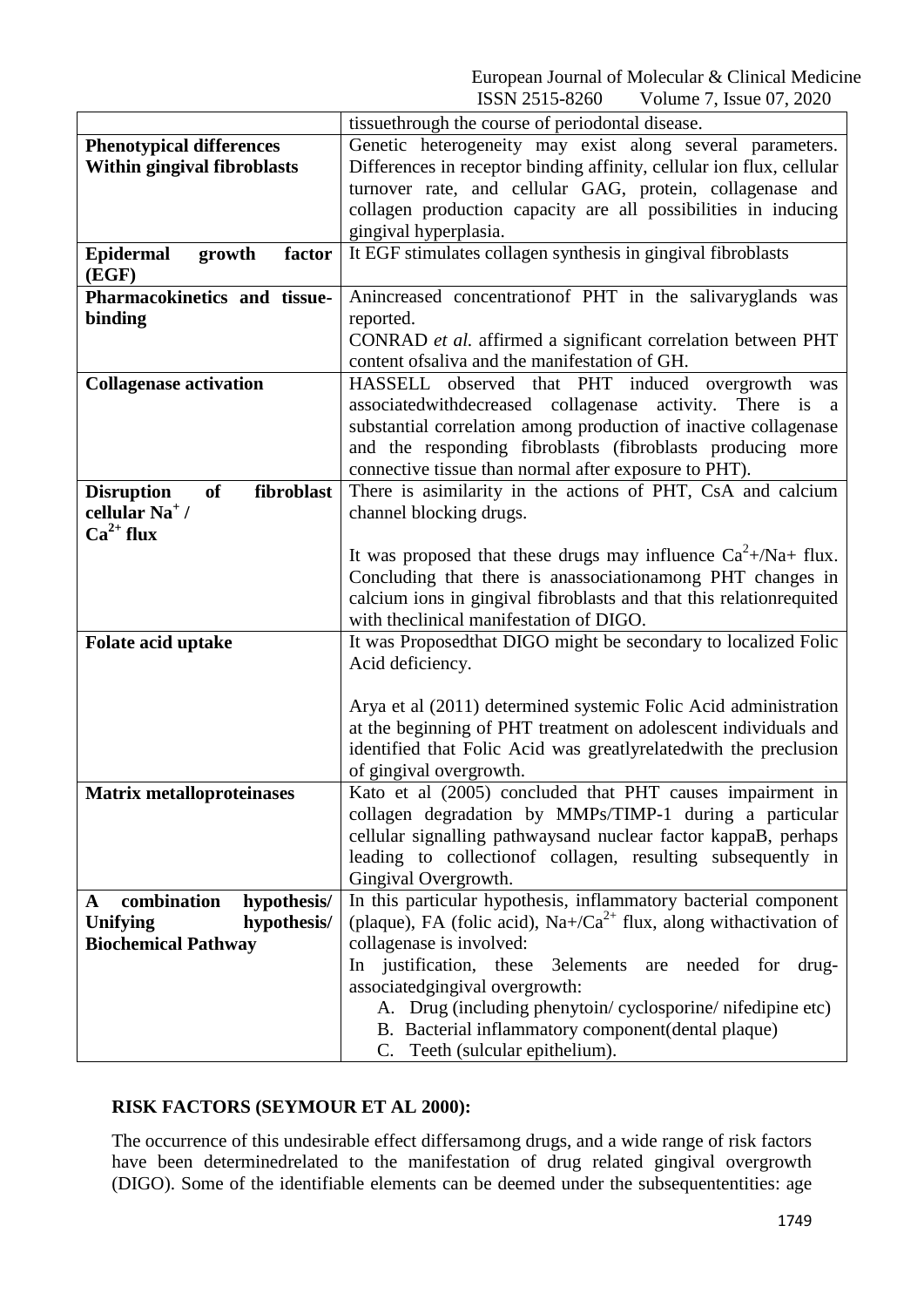along with other demographicalvariables; drug variables; use of concomitant medication; the periodontal variables and the genetic factors.<sup>16</sup>

## **1. Age and other demographic variables:**

- Age isdeemedto be a risk factor for the cyclosporin-relatedovergrowth of gingiva.<sup>17,18</sup>
- It isproposedthat variations in the occurrence of the enlargementstriggered by these diverse drugs reveal the distincttargetage categories,<sup>19</sup>phenytoin generallytargeting the young individuals, CCBstargeting post middle-agedpopulation andCsAdistributed over a wideage group.
- One probableclarification for such association with age may dwellinaconnectionbetween the androgens and the gingival fibroblasts.
- There is scarce evidence on whether or not gender acts as a risk factor for drug initiated gingival Enlargements. It was stated that race and gender are not substantial risk factors formanifestation of gingival enlargements. 20

## **2. Drug variables:**

- Drug dosage are poor predictors of the gingival changes.<sup>21,22</sup>
- It is more suitable to associatethe dose to individual's body weightfor a greaterunderstanding of dosesand theirrelationto the gingival enlargement.
- Serum concentrations, protein bindingdegree,bioavailability, volume of distribution along with overall evaluation of drug levels in relation to time are some more pertinent pharmacokinetic measures. These measuresrequire recurrent sampling which is usually impractical when consideringlarger epidemiological studies
- In case of phenytoin, few studies have marked that the salivary levels are certainlyassociated with the gingival enlargements<sup>23</sup>while others have failed to do so. 24

#### 3. **Concomitatnt medication:**

- These 3 major categories of drugsrelated to gingival enlargementare rarely the only medications that are prescribed to theseindividuals. The effects of "polypharmacy"have been researchedregarding both CsAas well asPHT-triggered gingival enlargements.
- Currently, substantial body of evidence is availableindicating combination therapy of nifedipine with cyclosporin in patients oforgan transplant leads togreater gingival overgrowths than when the drug is used individually.<sup>25,26</sup>
- It is proposed that the combination therapy may increase the occurrencewith no effect on severity of the related disease.<sup>27</sup>

#### **4. Periodontal variables:**

 Plaque scores andgingival inflammationmayaggravate the manifestation of DIGO, regardless of the triggering drug.<sup>28</sup>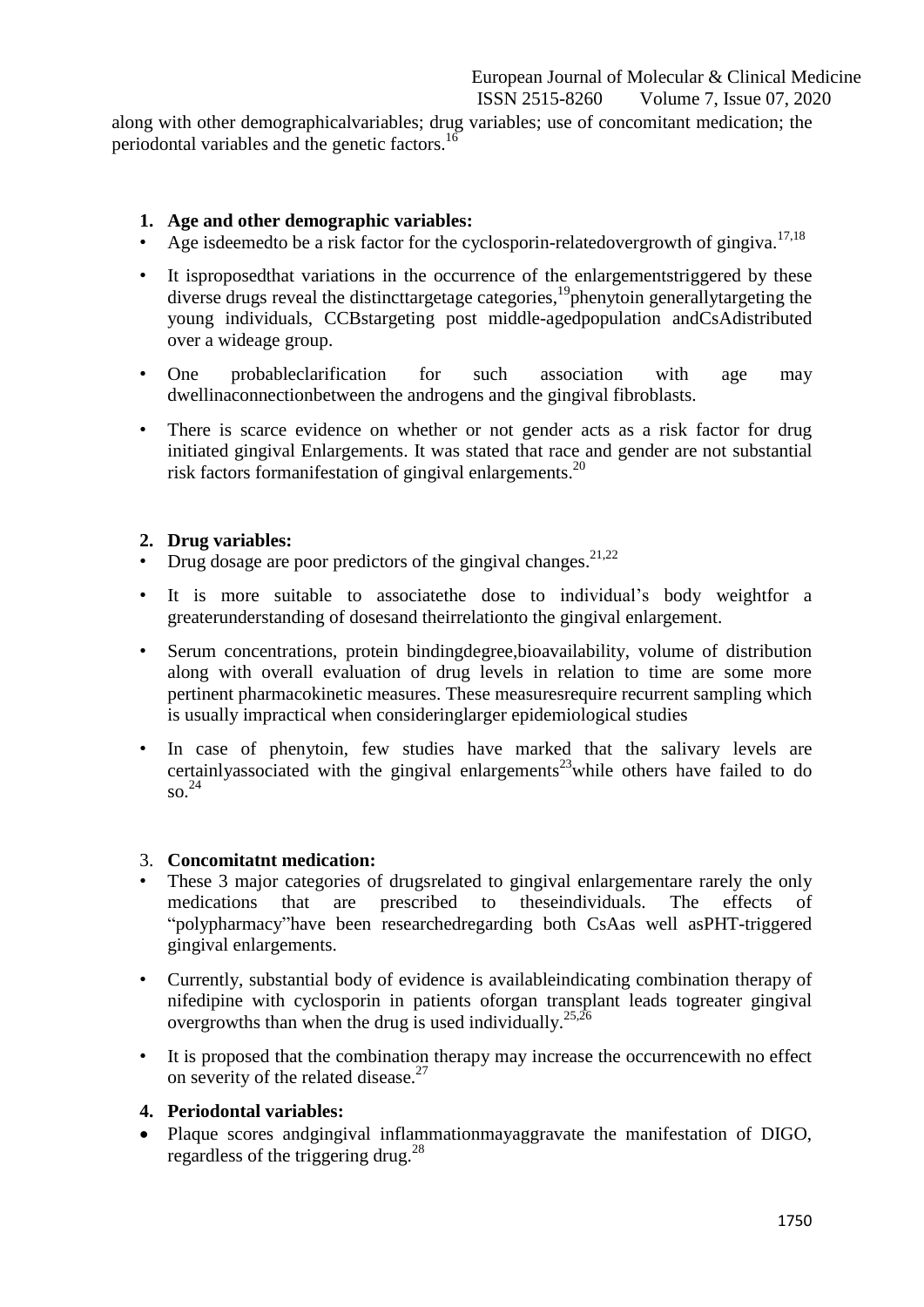• Such findings suggest that oral hygiene as asubstantial risk factor in manifestation of drug-related gingival enlargements. 29, 30

## **5. Genetic factor:**

- Heterogenicity amongst fibroblast remains one of the major factors that is used to clarify the diverse patterns inreaction of the gingiva to various triggering drugs.
- Expression ofHuman lymphocyte antigen (HLA) is one such genetic indicator that is greatly studiedrelatedto drug related gingival overgrowth in patients with organ transplant asin them HLA phenotype is usually determined preliminary to the transplant. Multiple evidences have been reported associatedwith relationbetween expression of HLA and occurrenceof DIGO. While, the exact mechanism is still unclear concept of molecular mimicry and itseffect on the lymphocyte functionhave been postulated.<sup>31</sup>

## **DECISION MAKING AND MANAGEMENT:**

In severe cases gingival overgrowth often leads to disfigurementwhile interfering with both speech as well as masticatory function. Adequate information related to drug safety and its adverse effects should be addressed to vulnerable individualswhile prescribing specific drugs causing DIGO. <sup>32</sup>Despite our betterknowledgeregarding pathogenesis of drug induced enlargement, its treatment continues to challenge the Periodontists. The condition is complicated by the higher rate of relapsethat arisesdue tolong term usage of the triggeringdrugs and persistent risk factors. When treating the cases with gingival enlargement both non- surgical and surgical therapies should be considered. (for decision tree refer figure 1)

The nonsurgical therapy involves drug substitution and plaque control by oral hygiene maintenance. It is an established fact that scaling along with root planing (SRP) are considered as anti-infective procedures that aid insupragingival and subgingival reduction in load of pathogenic bacteria.<sup>33</sup>Whenever,attempting a drug substitution, a period of 6–12 months is crucial between thetermination of causative drug and the potential regression of the gingival overgrowthprior to a final judgement regarding implementation of surgical therapy is made.<sup>34</sup>Various drug substitutes are mentioned in table 4.

Generally, small regions (involving upto 6 teeth) of drugtriggered gingival overgrowth with no sign of attachment loss (thus no estimated requirement to undergo an osseous surgery) should be managedefficientlyusing gingivectomy.<sup>6</sup>The amount of keratinized tissue presents as an essential element in the selection of gingivectomy as a surgical technique for treating drug-induced gingival overgrowth.It is suggested that minimum 3 mm width of keratinized tissue should remain in apico coronal direction post-surgey. Thus, if the preliminary incision for gingivectomy is to be positioned in close vicinity to or at mucogingival junction, the approach is contraindicated. Larger sites with gingival overgrowth (involving more than 6 teeth) or sites where there is a loss of attachment along with presence of osseous defects may be considered to be managed a periodontal flap. In addition, any condition wherein gingivectomy can lead to loss of all keratinized tissue and, subsequently lead to mucogingival problems, can be managed using periodontal flap.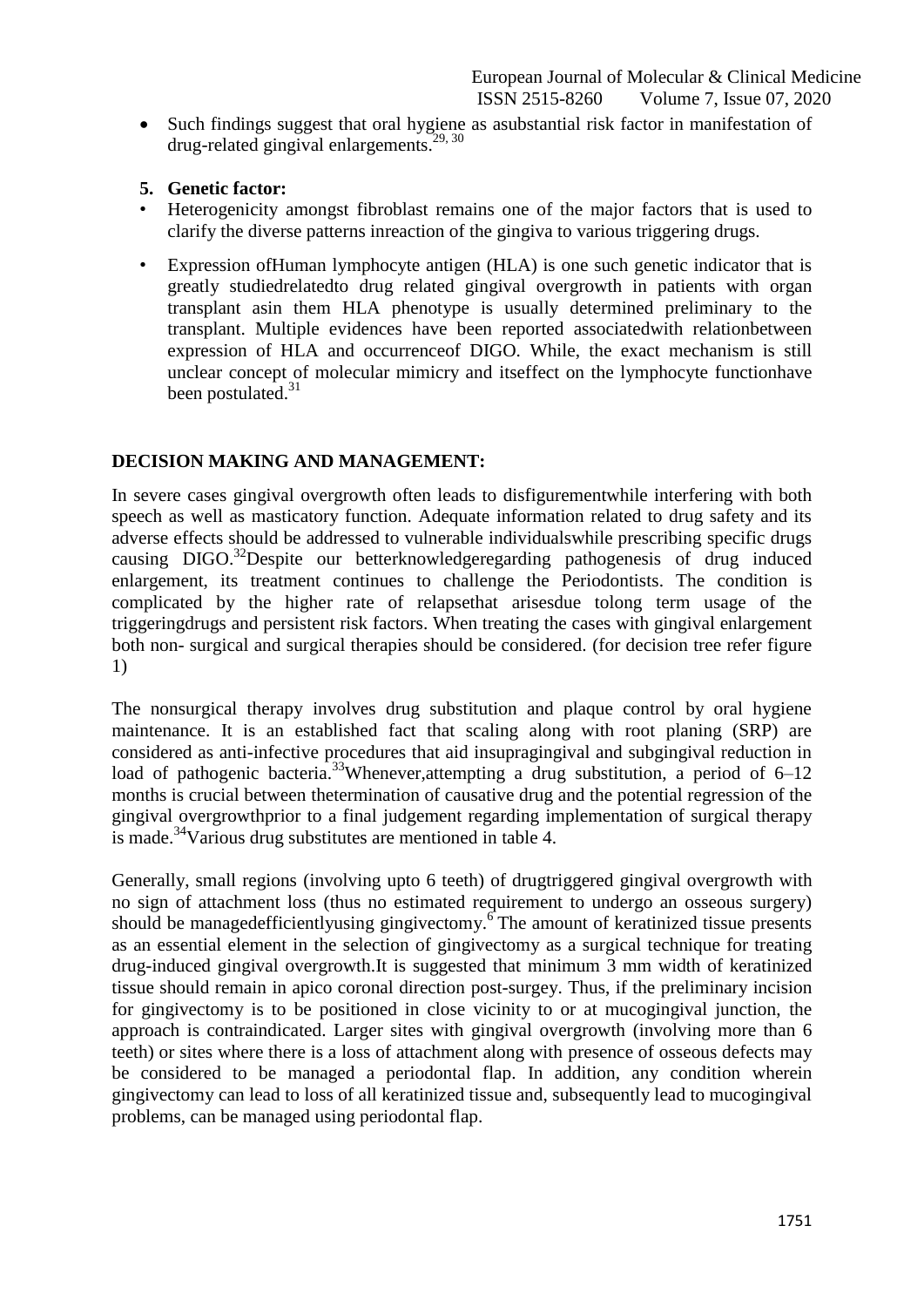| <b>Table 4. DRUG SUBSTITUTES FOR DIGO</b> |                |  |                                                |
|-------------------------------------------|----------------|--|------------------------------------------------|
| <b>DRUGS</b>                              | <b>CAUSING</b> |  | <b>GINGIVAL   DRUG SUBSTITUTES</b>             |
| <b>OVERGROWTH</b>                         |                |  |                                                |
| <b>PHENYTOIN</b>                          |                |  | Bamazepine                                     |
|                                           |                |  | Phenobarbital                                  |
|                                           |                |  | Primidone                                      |
|                                           |                |  | Carbamazepine                                  |
|                                           |                |  | valproic acid                                  |
|                                           |                |  | Lamotrigine                                    |
|                                           |                |  | Gabapentin                                     |
|                                           |                |  | Sulthiame                                      |
|                                           |                |  | Topiramate                                     |
| <b>NIFEDIPINE</b>                         |                |  | Isradipine                                     |
|                                           |                |  | <b>ACE Inhibitors:</b> Captopril and Enalapril |
| <b>AMLODIPINE</b>                         |                |  | Diltiazem                                      |
|                                           |                |  | Verapamil                                      |
|                                           |                |  | Angiotensin receptor blockers like losartan    |
| <b>CYCLOSPORIN A</b>                      |                |  | Tacrolimus                                     |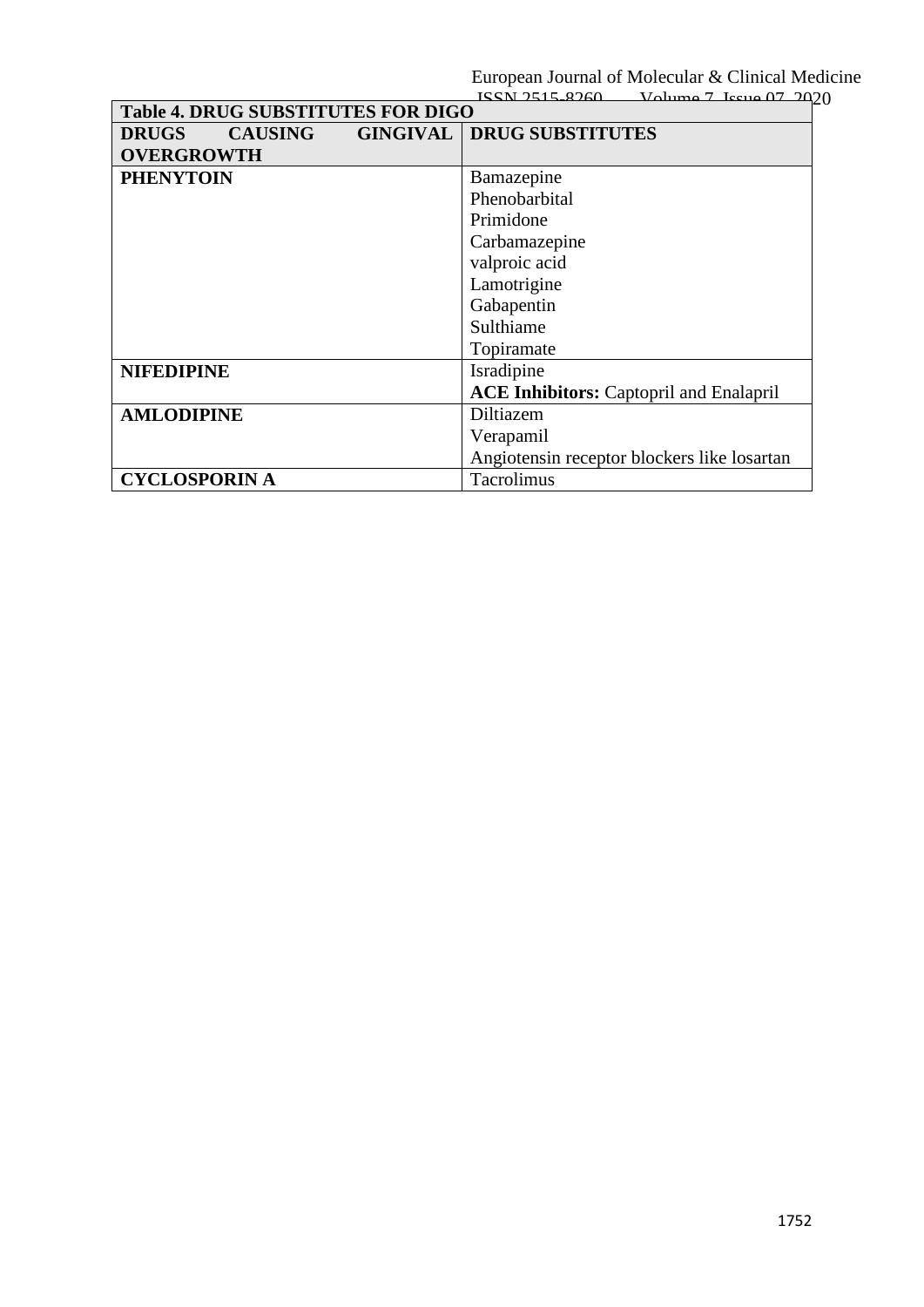

#### **CONCLUSION:**

In conclusion, drug induced gingival overgrowth has been studied and extensively researched over the years. It is the most undesirable side effect of the concerned drugs. When treating a patient with DIGO its pathological and clinical understanding is essential for effective management. Thus, this review has briefly tried to simplify the concepts of DIGO related to its clinical presentation, pathogenesis, risk factors and management. Along with the drug substitution implementation of good oral hygiene should be stressed upon. DIGO has good prognosis and is often reversible with appropriate patient education and treatment approach.

## **REFERENCES:**

- [1] [E. M. Rateitschak](https://onlinelibrary.wiley.com/action/doSearch?ContribAuthorStored=Rateitschak-Pl%C3%BCss%2C+E+M)‐Plüss, [A. Hefti,](https://onlinelibrary.wiley.com/action/doSearch?ContribAuthorStored=Hefti%2C+A) [R. Lörtscher,](https://onlinelibrary.wiley.com/action/doSearch?ContribAuthorStored=L%C3%B6rtscher%2C+R) [G. Thiel.](https://onlinelibrary.wiley.com/action/doSearch?ContribAuthorStored=Thiel%2C+G) Initial observation that cyclosporin‐A induces gingival enlargement in man. Journal of clinical periodontology; [Volume10, Issue3,](https://onlinelibrary.wiley.com/toc/1600051x/1983/10/3) June 1983 Pages 237-246.
- [2] Marsall R. I., Bartold P. M. Medication induced gingival overgrowth. Oral diseases 1998; vol. 4, 130-151.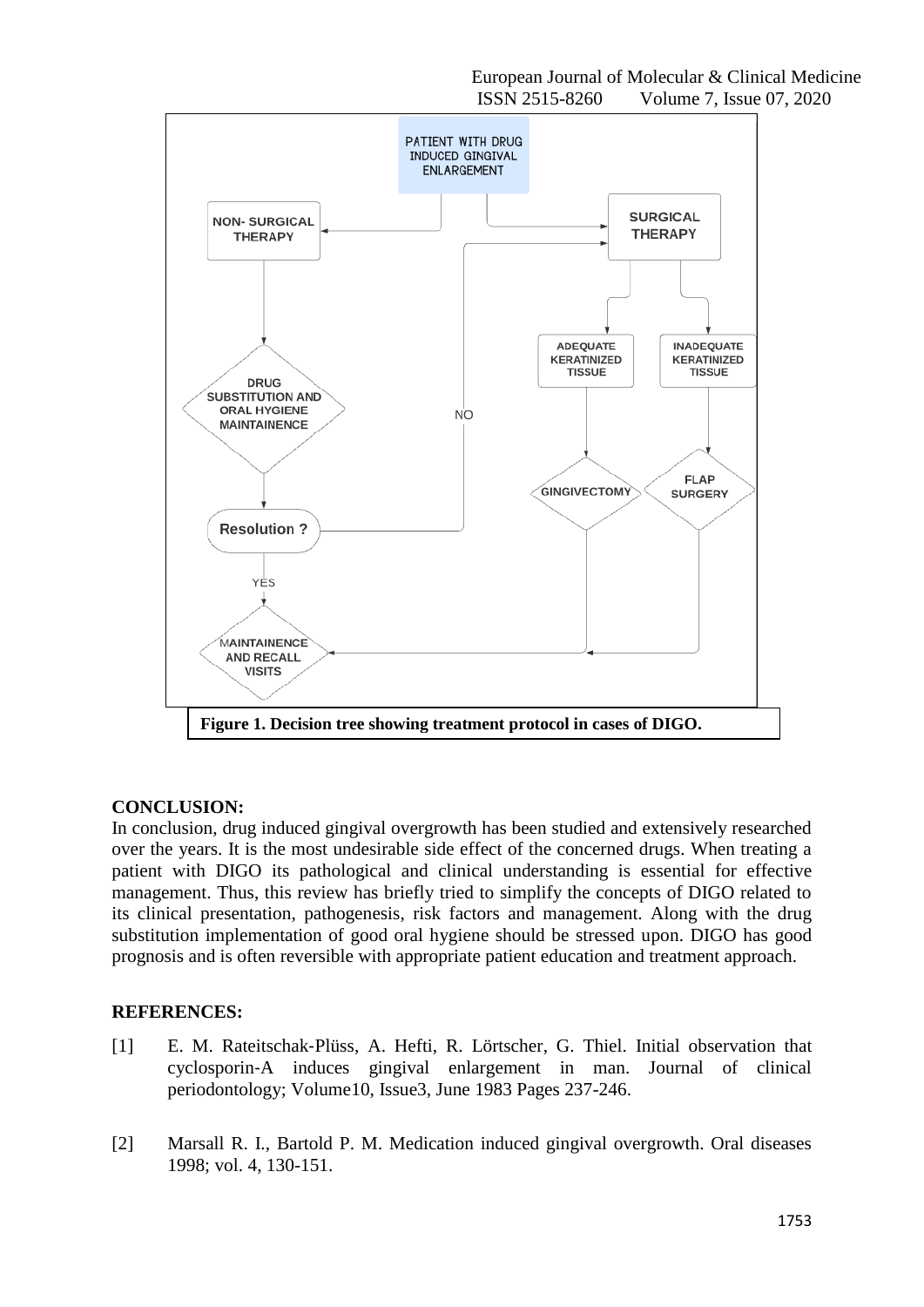- [3] Nishikawa, S., Nagata, T., Morisaki, I., Oka, T. & Ishida, H. (1996) Pathogenesis of druginduced gingival overgrowth. A review of studies in the rat model. Journal of Periodontology67, 463–471.
- [4] Yamasaki, A., Rose, G. G., Pinero, G. J. & Mahan, C. J. (1987) Ultrastructure of fibroblasts in cyclosporin A-induced gingival hyperplasia. Journal of Oral Pathology 16,129–134.
- [5] Beck, J. D. &Offenbacher, S. (2005) Systemic effects of periodontitis: epidemiology of periodontal disease and cardiovascular disease.Journal of Periodontology 76, 2089–2100.
- [6] Camargo P. M., Melnick P. R., Pirith F. Q. M., Lagos R., Takei H. H. Treatment of drug-induced gingival enlargement: aesthetic and functional considerations. *Periodontology 2000, Vol. 27, 2001, 131–138*
- [7] Newman MG, Takei H, Klokkevold PR, Carranza FA. 10th ed. St Louis: Saunders, Elsevier; 2006. Carranza's Clinical Periodontology; pp. 375–376
- [8] Khan KI, Jalgaonkar PD, Agrawal S. A case of phenytoin induced multiple toxicities. J Datta Meghe Inst Med Sci Univ2017;12:157-8.
- [9] Kimball O.The treatment of epilepsy with sodium diphenylhydantoinate. JAMA 1939;112:1244-1245.
- [10] Thomason J, Seymour R,Rawlins M. Incidence and severity of phenytoin-induced gingival overgrowth in epileptic patients in general medical practice. Community Dent Oral Epidemiol 1992;20: 288-291.
- [11] Bharti V, Bansal C. Drug-induced gingival overgrowth: The nemesis of gingiva unravelled. [J Indian Soc Periodontol.](https://www.ncbi.nlm.nih.gov/pmc/articles/PMC3713748/) 2013 Mar-Apr; 17(2): 182–187.
- [12] Addy V, McElnayJ,Eyre D, Campbell N,D'Arcy P. Risk factors in phenytoin-induced gi n gival hyperplasia . J Periodontol1983;54:373-377.
- [13] Barak S, Engelberg I, Hiss Z. Gingival hyperplasia caused by nifedipine : histopathological findings. J Periodontol1987;58:639-642.
- [14] Umeizudike KA, Olawuyi AB, Umeizudike TI, Olusegun-Joseph AD, Bello BT. Effect of calcium channel blockers on gingival tissues in hypertensive patients in Lagos, Nigeria: A pilot study. Contemp Clin Dent 2017;8:565-70.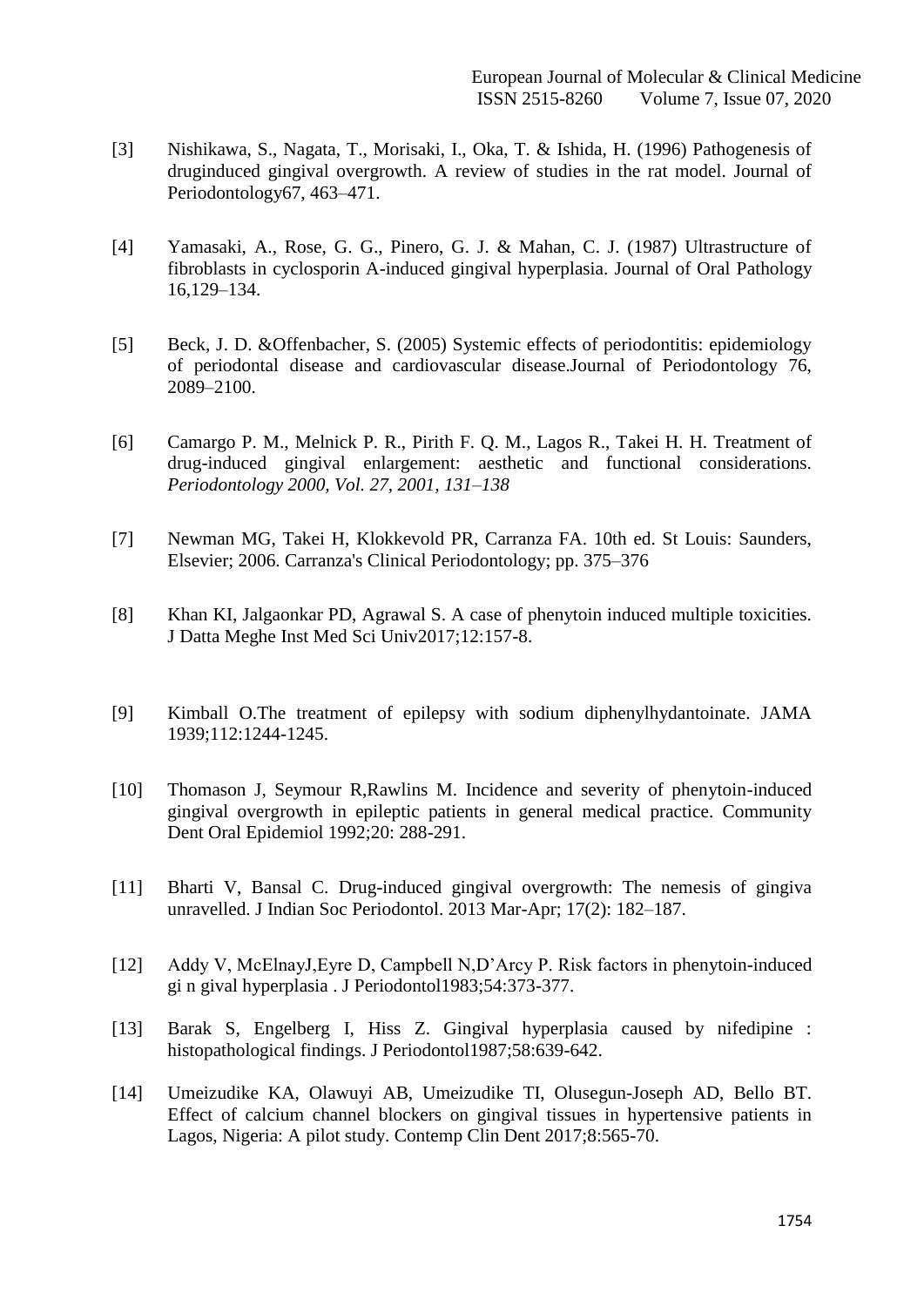- [15] Malek R, Houari B, Kissa J. Periodontal Management of Cyclosporin A-Induced Gingival Overgrowth: A Nonsurgical Approach. Case Reports in Dentistry Volume 2019, Article ID 8609547, 8 pages
- [16] Seymour RA, Ellis JS, Thomason JM: Risk factors for drug-induced gingival overgrowth. J Clin Periodontol 2000; 27: 217–223. C Munksgaard, 2000.
- [17] Daley, T. D., Wysocki, G. P. & Day, C. (1986) Clinical and pharmacologic correlations in cyclosporine-induced gingival hyperplasia. Oral Surgery Oral Medicine and Oral Pathology 62, 417–421.
- [18] Hefti, A. F., Eshenaur, A. E., Hassell, T. M. & Stone, C. (1994) Gingival overgrowth in cyclosporine A treated multiple sclerosis patients. Journal of Periodontology 65, 744–749.
- [19] Hassell, T. M. &Hefti, A. F. (1991) Druginduced gingival overgrowth: old problem, new problem. Critical Reviews in Oral Biology & Medicine 2, 103–137.
- [20] Hassell, T. M. (1981) Epilepsy and the oral manifestation of phenytoin therepy. New York: Karger.
- [21] Seymour, R. A. & Heasman, P. A. (1988) Drugs and the periodontium. Journal of Clinical Periodontology 15, 1–16.
- [22] Seymour, R. A. & Jacobs, D. J. (1992) Cyclosporin and the gingival tissues. Journal of Clinical Periodontology 19, 1–11.
- [23] Babcock, J. R. & Nelson, G. H. (1964) Gingival hyperplasia and dilantin content of saliva: a pilot study. Journal of the American Dental Association 68, 195–198.
- [24] Ball, D. E., McLaughlin, W. S., Seymour, R. A. &Kamali, F. (1996) Plasma and saliva concentrations of phenytoin and 5-(4-hydroxyphenyl)- 5-phenylhydantoin in relation to the incidence and severity of phenytoin-induced gingival overgrowth in epileptic patients. Journal of Periodontology 67, 597–602.
- [25] Bokenkamp, A., Bohnhorst, B., Beier, C., Albers, N., Offner, G. &Brodehl, J. (1994) Nifedipine aggravates cyclosporine A-induced gingival hyperplasia. Pediatric Nephrology 8, 181–185.
- [26] Margiotta, V., Pizzo, I., Pizzo, G. &Barbaro, A. (1996) Cyclosporin- and nifedipineinduced gingival overgrowth in renal transplant patients: correlations with periodontal and pharmacological parameters, and HLA-antigens. Journal of Oral Pathology a. & Medicine 25, 128–134.
- [27] Pernu, H. E., Pernu, L. M., Knuuttila, M.L. &Huttunen, K. R. (1993b) Gingival overgrowth among renal transplant recipients and uraemic patients. *Nephrology*, *Dialysis*, *Transplantation* 8, 1254–1258.
- [28] Seymour, R. A. (1991) Calcium channel blockers and gingival overgrowth. *British Dental Journal* 170, 376–379.